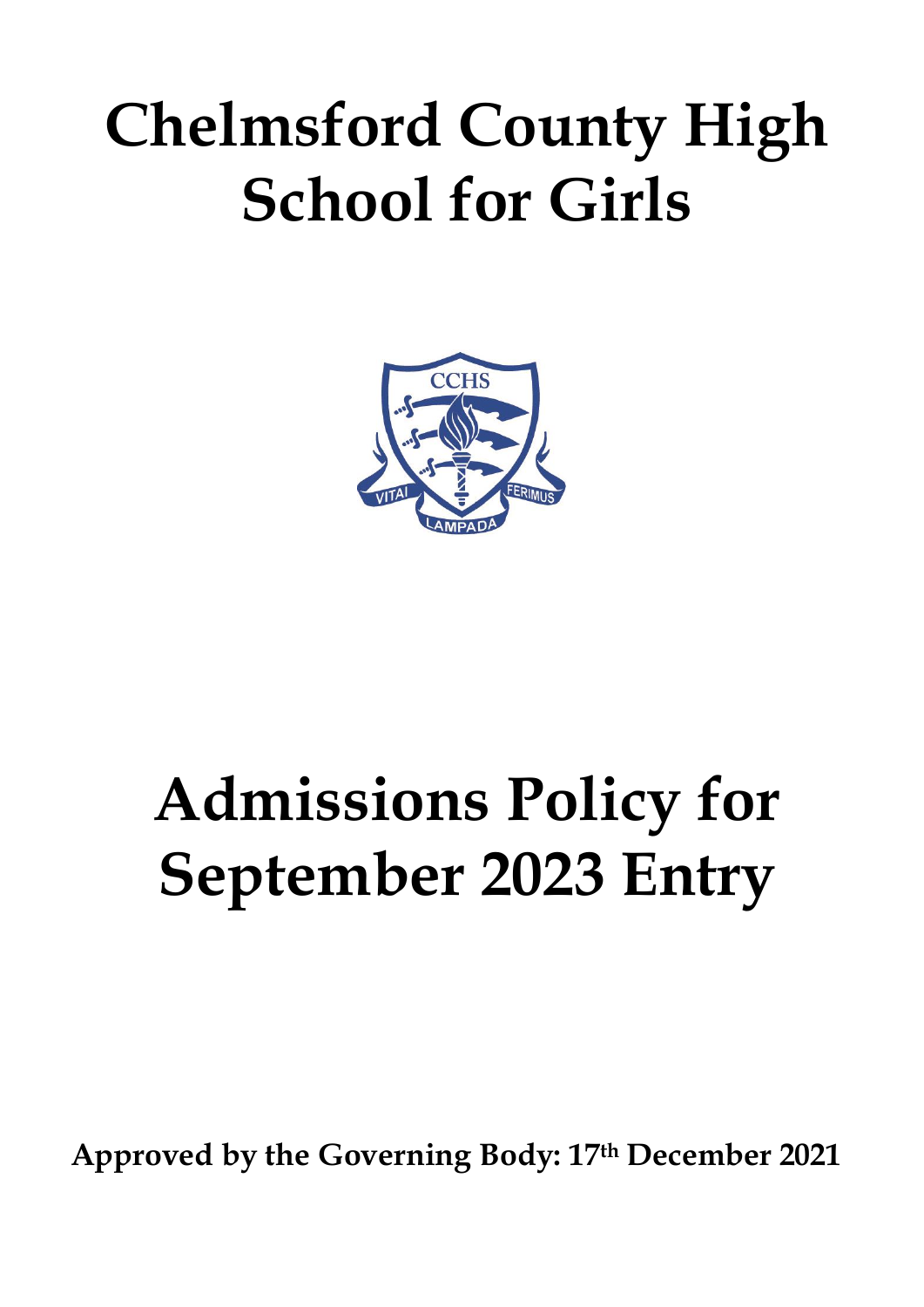### **CONTENTS**

|                                      | Page          |
|--------------------------------------|---------------|
| Year 7 Admissions                    | $\mathcal{D}$ |
| Year 12 Admissions                   |               |
| <b>Appendix - Policy Definitions</b> | 12            |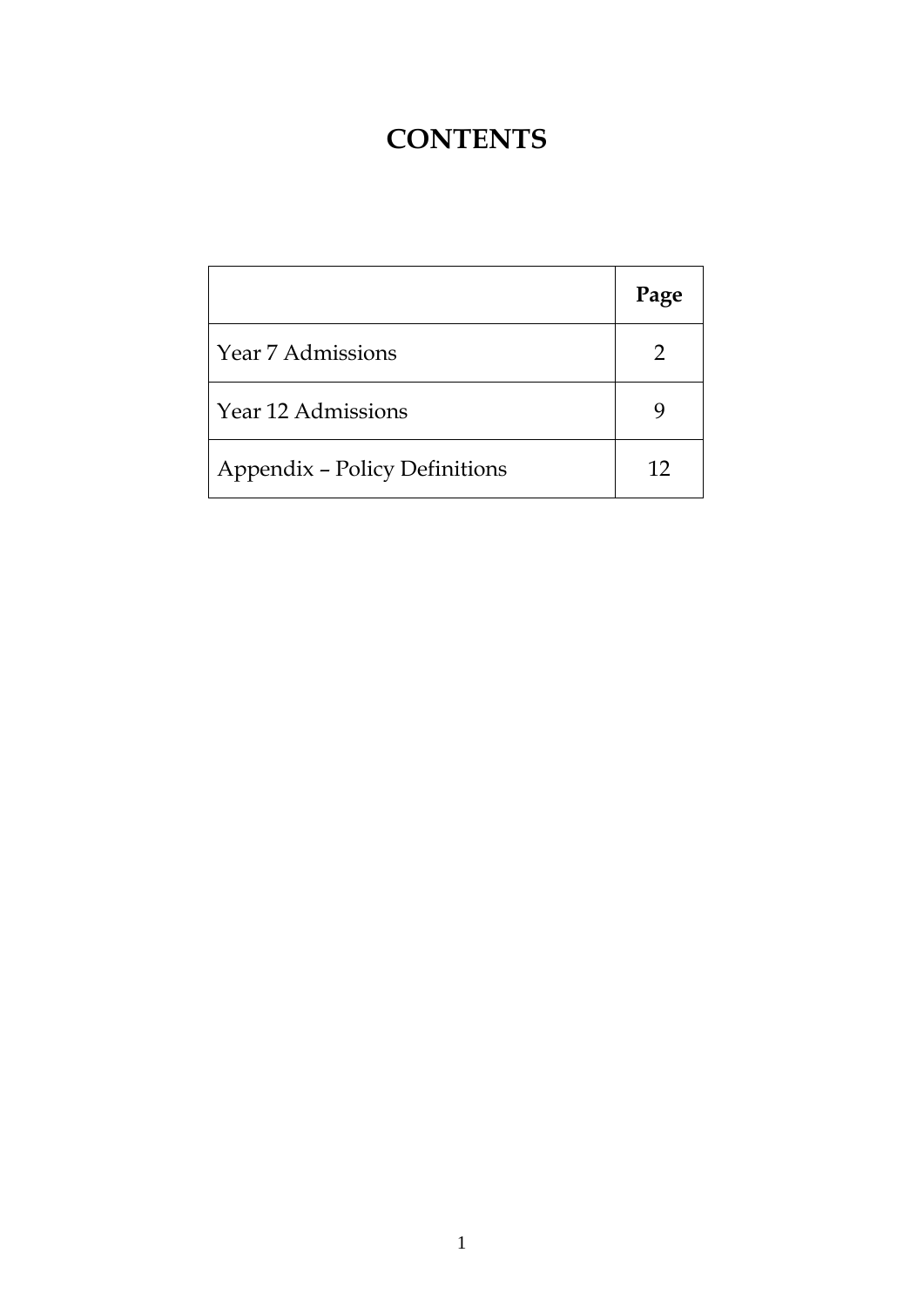#### **Chelmsford County High School for Girls**

#### **Admissions Arrangements for entry to Year 7 for September 2023**

*Chelmsford County High School for Girls is a selective, non-denominational girls' school with Academy Status.*

*The School's published admission number is 180 places for admission in Year 7 in 2023.* 

#### **1.1 Eligibility for entry**

Only girls whose parents decide that they will take the CCHS Entrance Test, register their daughter at Chelmsford County High School for Girls and who attain the required standard in the prescribed arrangements for selection by reference to ability (and who make a formal application through their home local authority) will be eligible to be considered for admission.

The test is normally available to girls in Essex and from outside the County aged at least eleven years and under twelve years on 31st August 2023 whose parents have registered for them to sit the test with the School by the relevant closing date (see below). Parents seeking a place at the school must also make a formal application to their home Local Authority (LA) by the LA's published closing date of 31st October each year.

Any girl who is "under age" or "over age" will need to be registered for the CCHS Entrance Test in writing directly with the School Admissions Officer. The Admissions Officer will then request the relevant information to support the case and obtain the views of the girl's primary school headteacher at the time of registration to sit the test. Please note that the final decision to allow an under age or over age girl to sit the test is at the discretion of the Headteacher of CCHS. Girls may only sit the CCHS Entrance Test once.

A girl is "under age" if she will be under 11 years of age on 31 August immediately prior to admission in September. We will only accept applications from under aged girls who are registered in year 6 of their primary schools from the first day of the school academic year 2022/23. This effectively requires that the decision to move the girl to the year group above her chronological age group must be taken by the primary school prior to the end of the summer term in the calendar year in which the girl is to sit the test. Confirmation of this will be sought from the Headteacher of the primary school concerned.

A girl is "over age" if she is not under 12 years of age on 31st August immediately prior to admission in September. We do not accept over-aged girls unless there are verified exceptional circumstances, for example of extended illness, for a girl to repeat one of the primary school years or to have been admitted late at the start of primary school. We will seek verification from the Headteacher of the primary school concerned that an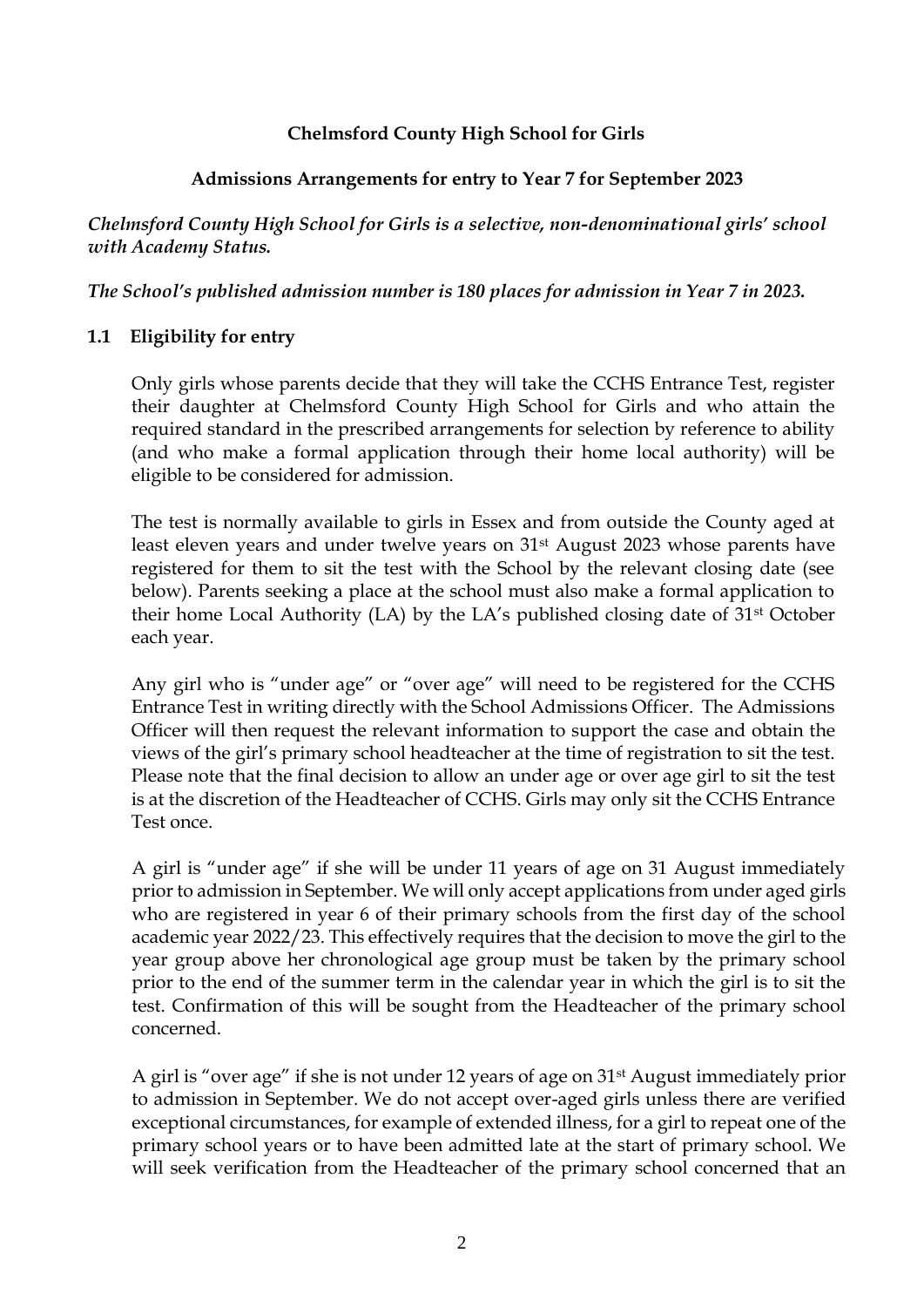over-aged girl has medically certifiable reasons or some other exceptional reason for being over-aged.

Test registration may be refused where an investigation concludes that:

an over aged girl who is repeating Year 6 does not have exceptional reasons for so doing;

• an over aged girl starting primary school late has remained in the "wrong year" and there is no verifiable medical reason or other exceptional circumstance;

• an under aged girl was not registered in Year 6 from the start of the school year in which the test is to be taken.

The school supports girls with an EHCP. They will be assessed in line with the entry requirements detailed in section 1.4.

Methods of application and the closing date for the receipt of applications will be published in the LA Secondary Education in Essex booklet for all parents of Year 6 girls, and will be available on the Chelmsford County High School for Girls website, the LA website and publicised by other means that the school may choose to employ e.g. direct mailing to primary schools and press advertisement.

#### **1.2 Nature and Timing of the tests**

Chelmsford County High School for Girls is part of a group of grammar schools who will be using a common admissions test for September 2023 entry.

The group includes: Chelmsford County High School for Girls, the Slough Consortium of Grammar Schools and Kendrick School. In addition, there are other schools in the wider geographical area who will be using the same test. The tests will normally take place early in the Autumn Term. The timeline and registration process are detailed in the Information Guide which is available for download from the school website from March 2022. Applicants for any of these schools may only take the test once; the raw marks from the test will be passed to the other schools for inclusion in the appropriate standardisation sample but only if you have registered with each school in accordance with their admissions policy. The responsibility to complete this process accurately lies wholly with the parent/guardian. If it is found that an applicant has taken the test more than once, the raw scores for the first attempt will be used for the standardisation process.

It is expected that an applicant will take the test at the school closest to their home address and state that school on the CCHS Supplementary Information Form. Please note that once a test venue has been selected and submitted on the registration form, no change can be made. Test results will only be shared with those schools within the group who hold a valid registration for that child, in accordance with the School's admissions policy. Registration for the CCHS Entrance Test will close at 4pm on Thursday 16th June 2022. In ordinary circumstances late registration for the CCHS Entrance Test will not be accepted. Applicants who move to the area after the close of registration, for reasons that could not be foreseen, should contact the Admissions Office to be considered for sitting the entrance test on a later date.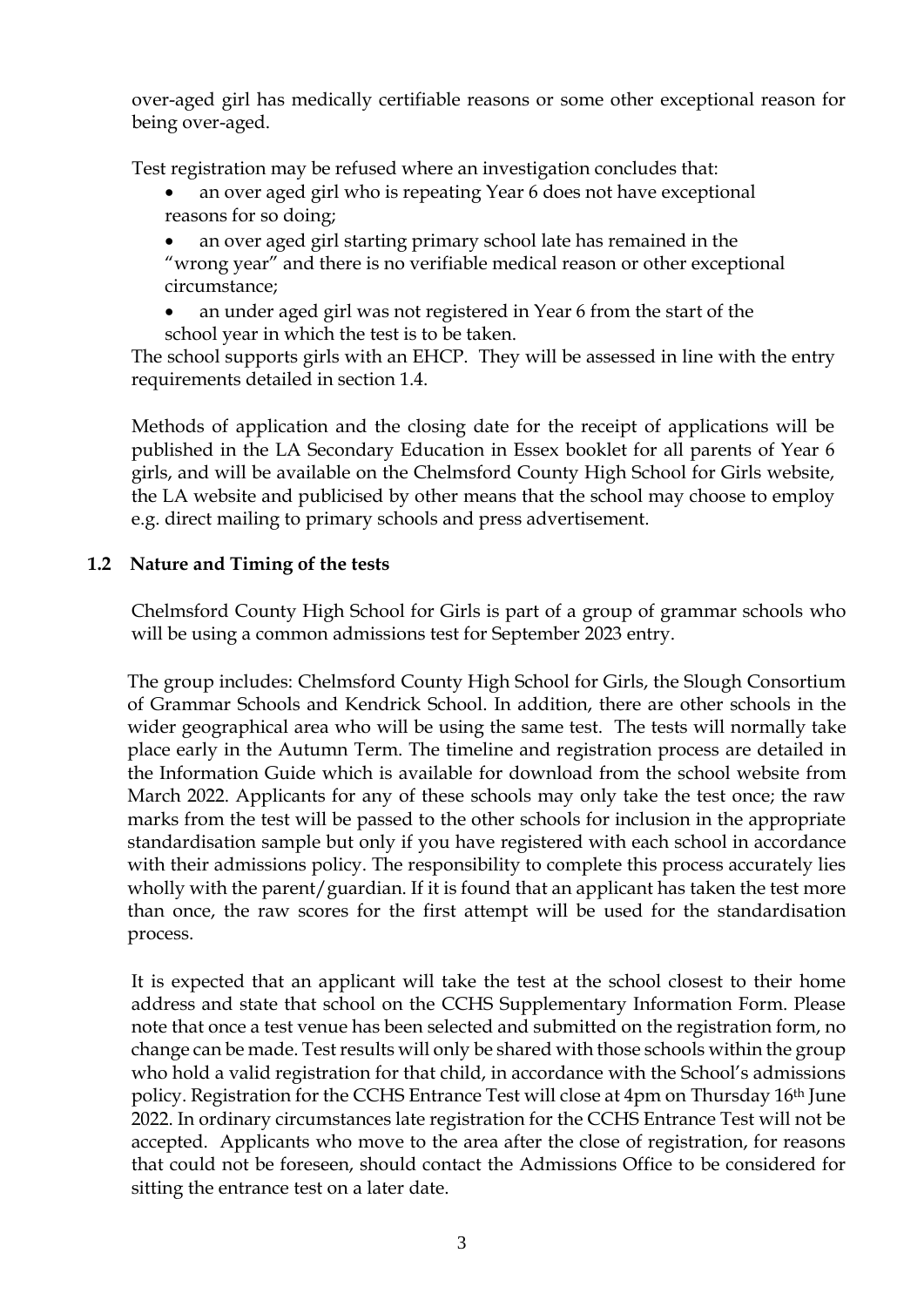Applicants who wish to attend an entrance test for another school being held on the same day as the CCHS Entrance Test will not be permitted to sit the CCHS Entrance Test on an alternative day. This will not be deemed as an exceptional circumstance.

Full details of how to register to Chelmsford County High School for Girls are available via the School website [www.cchs.co.uk/admissions. I](http://www.cchs.co.uk/admissions)t is preferable for applicants to register online, however, paper registration is available on request.

#### **1.3 Demonstrating Eligibility**

#### Permanent Home Address

Only one address can be used for the application. In applying these admission arrangements 'permanent home address' will be defined as the permanent place of residence of the parent with whom the girl spends the majority of the school week (Sunday to Thursday nights inclusive) at the time of application to the home local authority. The exception to this is if the family are returning from abroad to a previous permanent place of residence within the priority area (See definitions Appendix 1) or are members of the Diplomatic Service or Armed Forces*.* Documentary evidence will be required.

Permanent residency is defined as owner occupancy or valid letting contract of a residential property; evidence will be required in the form of a UK photocard driving licence (if applicable), council tax bill and two utility bills one of which must be the electricity bill showing actual usage. The Governing Body may refuse to base an allocation on an address which might be considered only a temporary address.

If a parent claims to be renting a property, a rental agreement/lease arrangement through a letting agency or estate agent will be requested together with written evidence that it is the child's normal place of residence. Informal letting arrangements will not be accepted.

If, in addition to the rented property, the child's parents also own another property and have previously resided in that property, the school will consider whether the application for a school place has been made in good faith. In this situation consideration will be given to whether the rented property or the other property should be regarded as the child's normal place of residence.

In the case of a recent change of address during the admissions process additional evidence will be required this may be in the form of: a UK photocard driving licence (if applicable), council tax bill and two utility bills, one of which must be the electricity bill showing actual usage.

Where there is reasonable doubt as to the validity of a permanent home address, the School reserves the right to undertake additional checking measures, including home visits, in relation to both current and any previous addresses and any primary school(s) attended.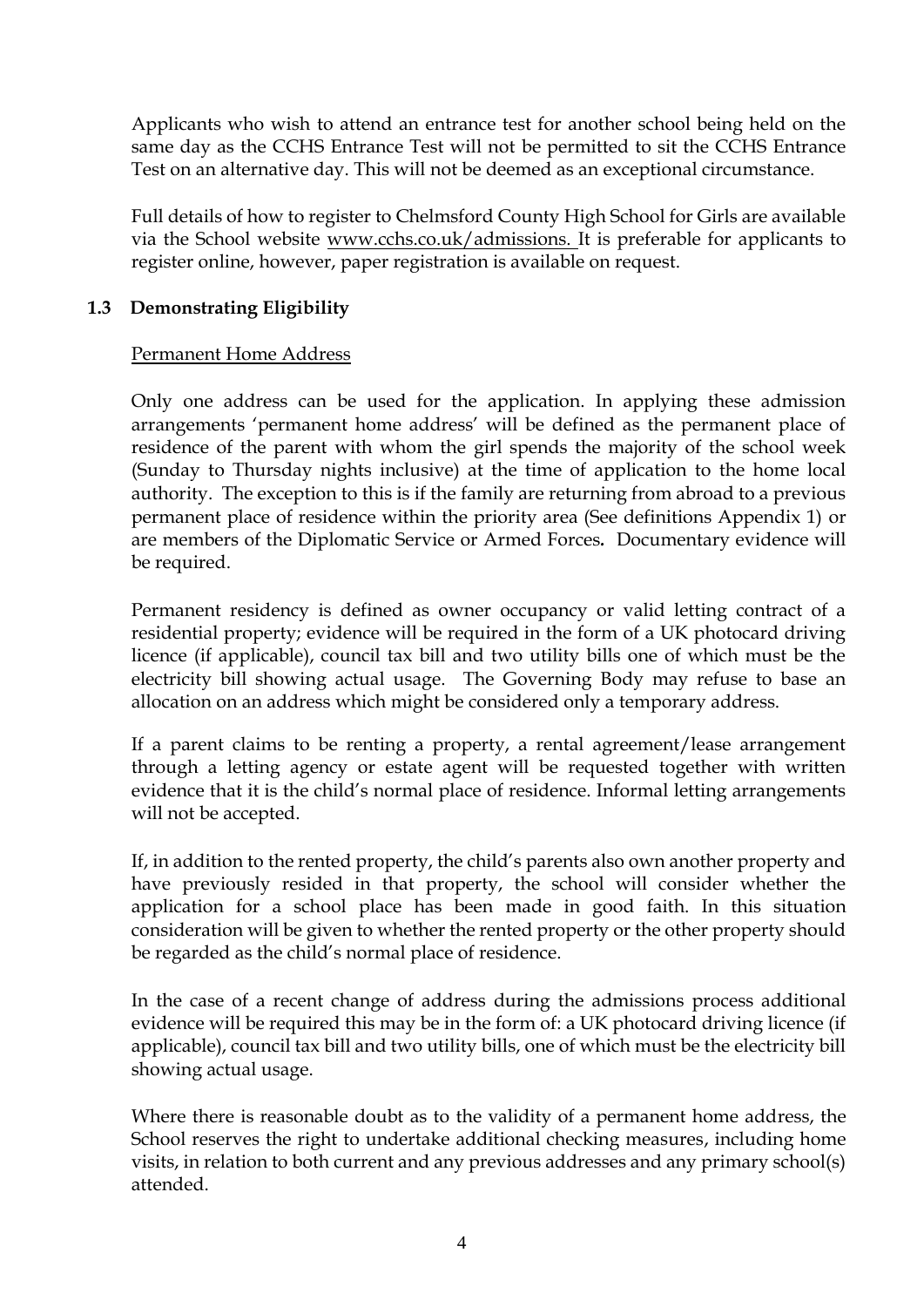Looked After and Previously Looked After Child(ren) and Pupil Premium status must be declared by the time of application to the Local Authority (documentary evidence will be required). (See definitions Appendix 1)

Proof of status can be requested at any time. If it is subsequently discovered that an application contains falsely claimed information, then any offer of a place will be withdrawn. Any information that is subsequently proven to have been provided fraudulently may invalidate that application.

The girl must be able to demonstrate to the School's satisfaction that she has a right to reside in the United Kingdom and is entitled to state education. (See definitions Appendix 1)

#### **1.4 Allocation of places on over-subscription**

Where applications for admission exceed the number of places available in Year 7, places will be allocated in descending score order from the Ranked List of Applicants (who have not already been offered a place at a higher preference) in the order of priority listed below:

- 1. The applicant is a Looked After Child or Previously Looked After Child who has achieved a score within the top or middle bands as advised in the CCHS Entrance Test result letter posted to parents, irrespective of where they permanently live.
- 2. Of the next 144, places will be allocated as follows:

(a) up to 30 places will be made available to applicants in receipt of pupil premium, who have achieved a score within the top or middle bands as advised in the CCHS Entrance Test result letter posted to parents and live at a permanent home address within the 12.5 mile priority area (See definition Appendix 1) of the school. The offer of a place is conditional upon the applicant being continuously resident within the priority area (at their permanent home address) between 1st September of Year 6 and the start of Year 7 at CCHS.

b) the remaining places (of the 144) will be allocated to applicants living at a permanent home address within the 12.5 mile priority area of the school. The offer of a place is conditional upon the applicant being continuously resident within the priority area (at their permanent home address) between 1st September of Year 6 and the start of Year 7 at CCHS.

3. All remaining places (up to 36) will be allocated in descending score order from the Ranked List of Applicants irrespective of where they permanently live until all 180 places are filled.

Definitions of the above are listed in the CCHS Supplementary Information Form (SIF) and Appendix 1.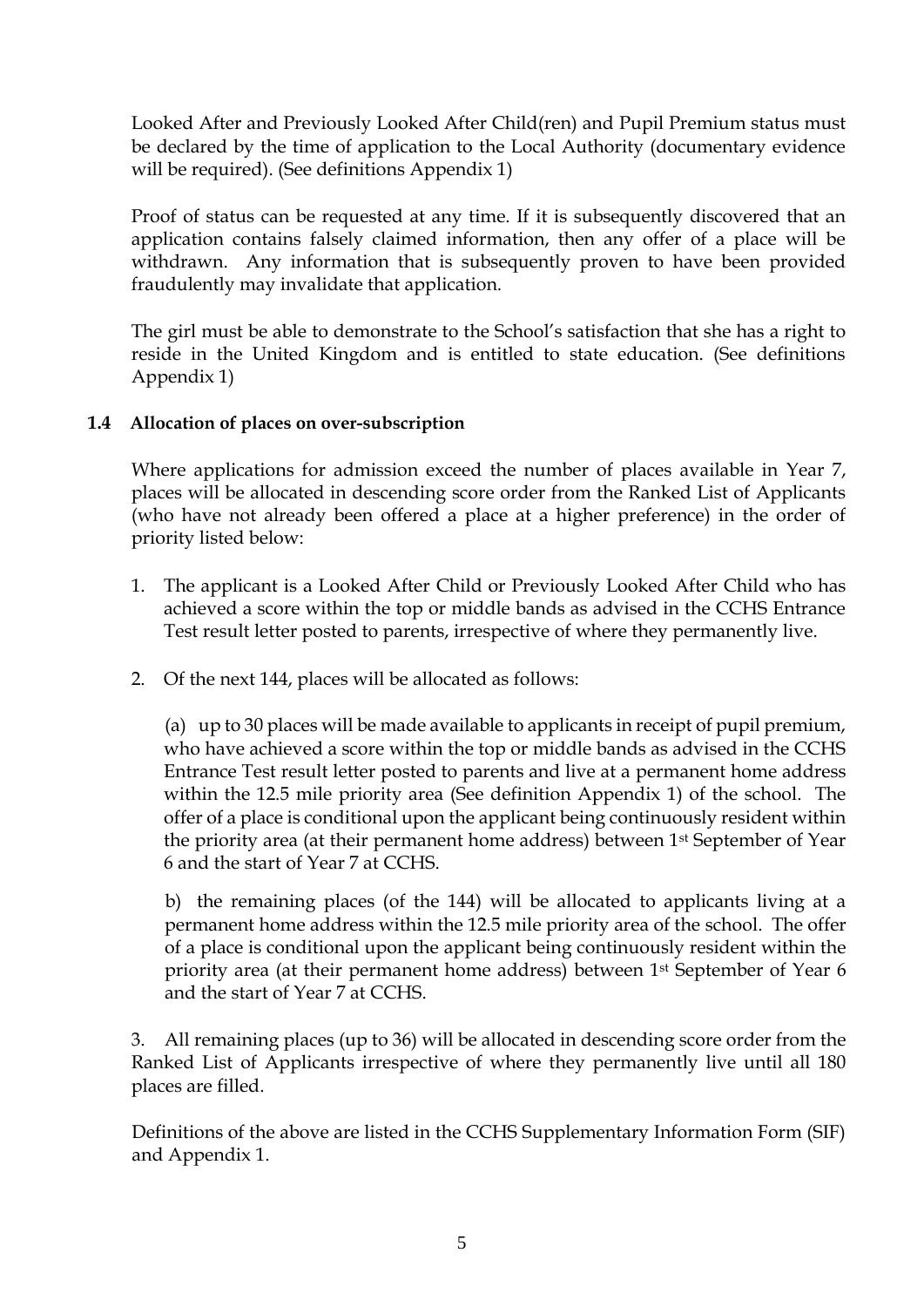The offer of a place in Para 2 above is conditional upon the applicant being continuously resident within the priority area as her permanent home address between 1st September of Year 6 and the start of Year 7 at CCHS. Notification of a change of address received after this period will always be investigated.

Parents will have 21 days from the date of the letter of offer to accept or decline the offer in writing. Where an offer has been either declined or not taken up within the 21 day period the LA will offer the place to the next eligible girl on the Ranked List of Applicants (subject to the same conditions and proportions as the preceding paragraphs). Where selected girls decline the offer of a place, the place will be offered to the next qualified girl(s) in rank order whose application expressed a preference for the school (subject to the same conditions and proportions as the preceding paragraphs).

This process will be operated until the end of the Academic Year, when the Ranked List of Applicants waiting list will cease to apply and any further vacancies will be determined through the in-year application process (see para 1.11).

#### **1.5 Resolution of a tie**

Where there is a tie for the last available place, due to applicants achieving identical standardised aggregate test scores, preference will first be given to an applicant who is a Looked After or Previously Looked After Child and second to any applicant in receipt of pupil premium (evidence will be required). Following this, by an applicant who has a sibling currently in the school. (See definitions Appendix 1). If this does not resolve the matter, then preference will be given to the applicant(s) who live(s) closest to the school by straight line measurement to the permanent home address (as detailed by the Residency Clause in 1.3 above) by way of electronic measurement. In the unlikely event of two applicants with an identical distance competing for a single place, the place will be offered to one applicant on the basis of lots drawn by an independent person (usually a Governor).

#### **1.6 Confirmation of test date**

Applicants who have registered for the CCHS Entrance Test will take the test in the Autumn term at Chelmsford County High School for Girls unless one of the other designated schools within the group is indicated on the Supplementary Information Form (SIF).

#### **1.7 Applicants who cannot attend the test centre**

Applicants who are ill, or owing to other exceptional circumstances are unable to take the test on the main date, may be permitted to take the test at a later date, subject, in the case of illness, to the provision of sufficient evidence in the form of a medical certificate from the family doctor, hospital consultant or specialist and in any other circumstances to a written explanation of the reason. No applicant will be able to retake, on a subsequent occasion, an individual test which they have started.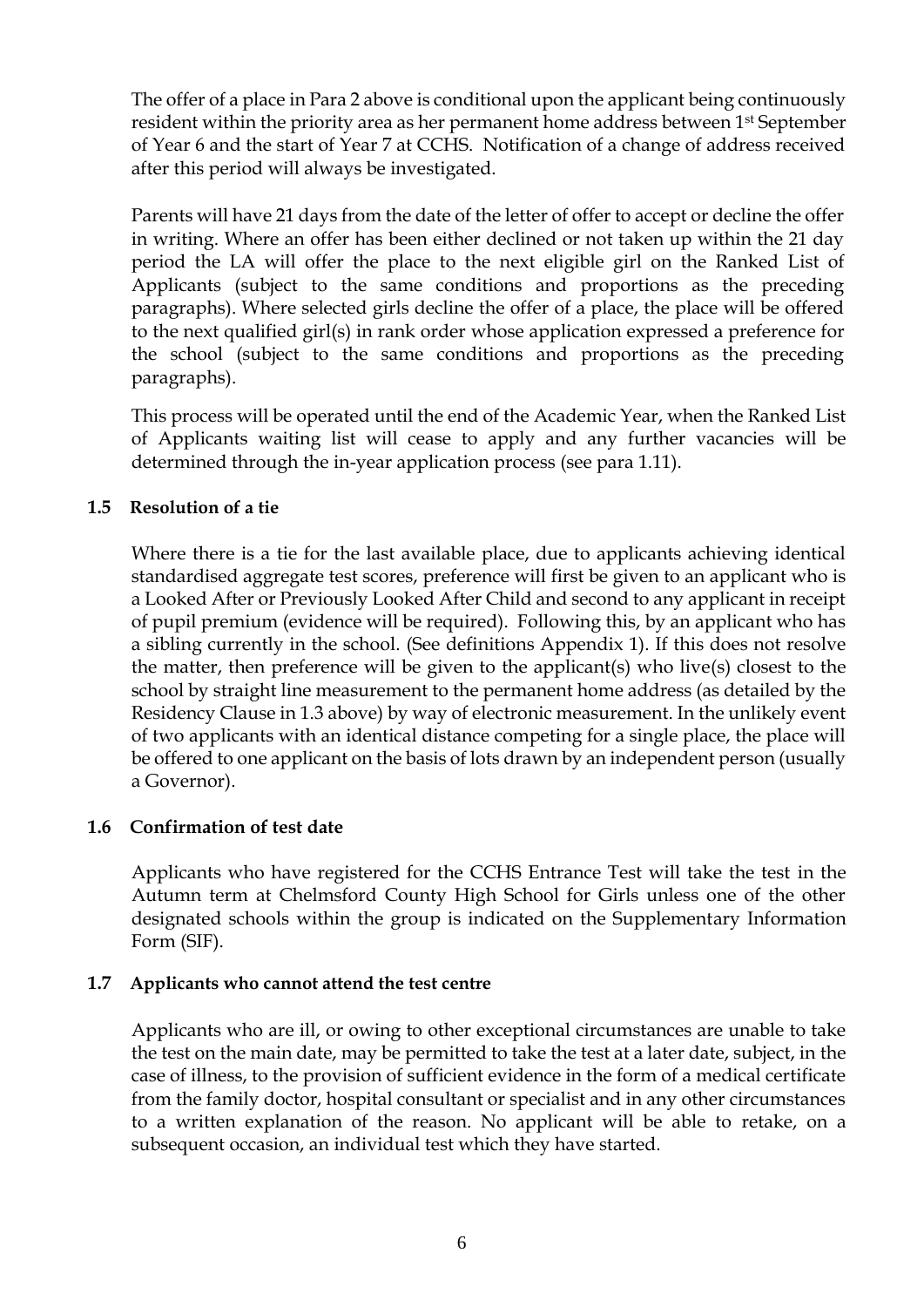#### **1.8 Testing before application**

The DfE School Admissions Code requires that the results of the selective test are made known to parents **prior** to the closing date for applications to be made to the Local Authority (using the Common Application Form) which is 31<sup>st</sup> October. The tests will be taken on a date to be finalised by the school in the Autumn Term each year; the results will be posted to parents at least 7 days prior to the Local Authority CAF deadline. Alongside the results parents will be provided with information about this score. This will indicate for parents the likelihood that their daughter will be deemed suitable for selective education at CCHS, however, a result above that cut off mark is no guarantee of a place as results fluctuate each year and distance plays a part in the process as detailed at Paragraph 1.4 above.

#### **1.9 Appeals**

Any parents whose daughter is not successful in obtaining a place will be notified of their right of appeal to an Independent Appeal Panel.

#### **1.10 Recent experience of applications and appeals**

Out of the 1125 girls who sat the selection test in 2020, for entry in September 2021, 876 indicated Chelmsford County High School for Girls as a preference. Ten appeals against refusal of admission to Year 7 were heard by the Statutory Appeals Panel of the Local Authority, of which none were successful. Appeals are considered on the merits of each individual case and any particular year's experience is not necessarily a guide to likely success.

#### **1.11 Policy, numbers and over-subscription for in-year entries in Years 8 - 11**

In-year applications for places in these years will be tested if and when a place becomes available. Applicants at this stage are placed on our waiting list. Where an in-year vacancy does occur because of a student leaving the roll of the School, all applicants on the waiting list will be invited to sit a test set by the School. The test will not aim to replicate the CCHS Entrance Test but will seek to establish whether the applicant can sustain the pace of the school's classroom education and fit within the ability levels and parameters of achievement of the relevant year group. The place will be offered to the applicant with the highest score. An age-related weighting is applied as some applicants who have taken the test in a previous sitting and not been successful are also considered. There is a right to appeal.

If a number of applicants are tested at the same time for a place or places and results of the tests indicate it is not possible to discriminate between the last two candidates qualifying for a place academically, preference will first be given to an applicant who is a Looked After or Previously Looked After Child and second to any applicant in receipt of pupil premium (evidence will be required). Following this, by an applicant who has a sibling currently in the school. If this does not resolve the matter, then preference will be given to the applicant(s) who live(s) closest to the school by straight line measurement to the permanent home address (as detailed by the Residency Clause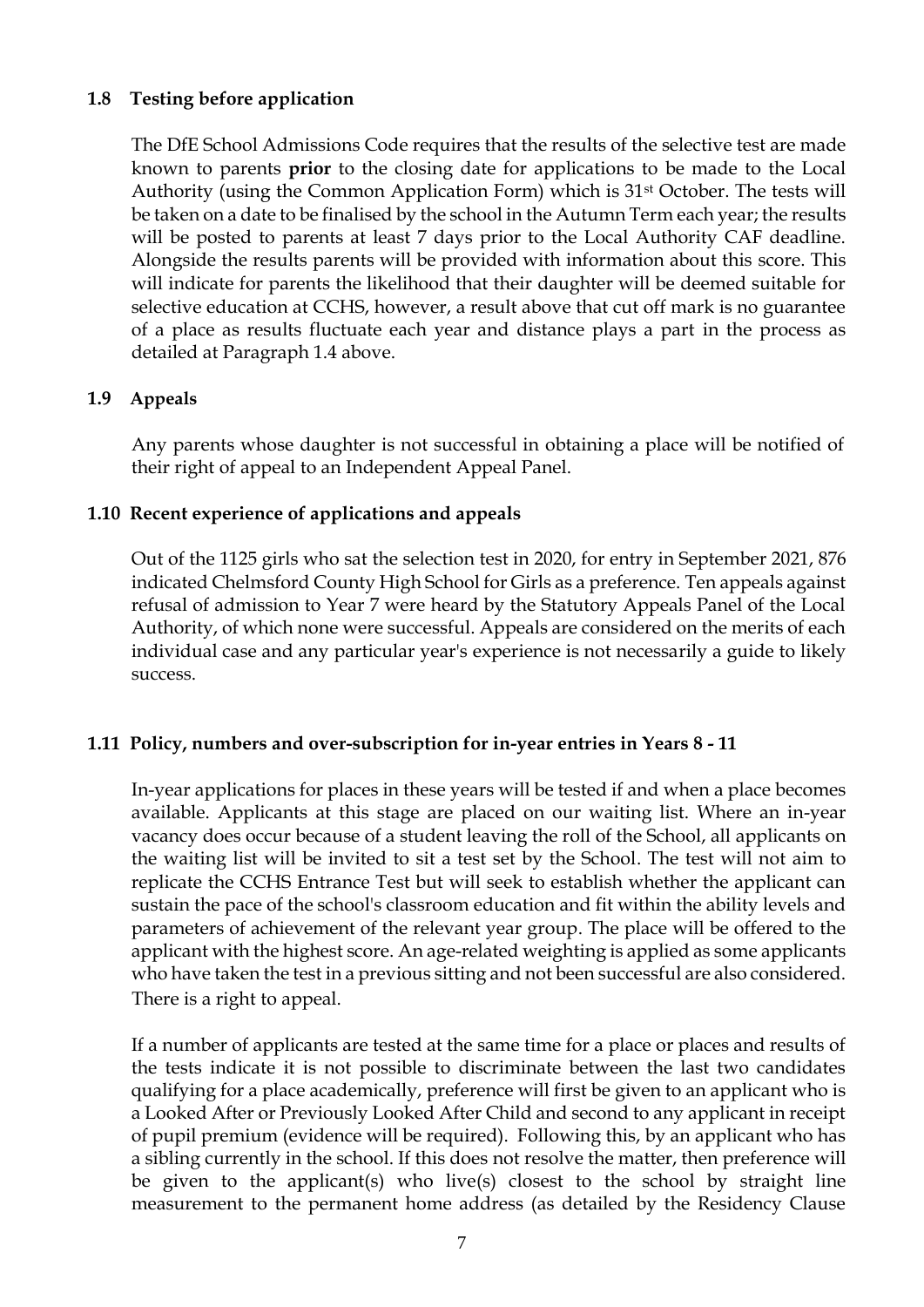above in 1.3) by way of electronic measurement. In the unlikely event of two applicants with an identical distance competing for a single place, the place will be offered to one applicant on the basis of lots drawn by an independent person (usually a Governor).

Any opportunities for places that may arise in Years 8 -11 will be advertised on the school website.

#### **1.12 Resubmission and Timing of In-Year Applications**

If an application for admission is unsuccessful, the applicant will remain in the order of merit for their year group. They will not be entitled to re-sit the entry examination during the key stage but will be considered for any future vacancies alongside any new applicants. An applicant who has taken a test for in-year admission in Key Stage 3 may be retested once they reach Key Stage 4. Further information is available from [www.cchs.co.uk/admissions.](http://www.cchs.co.uk/admissions)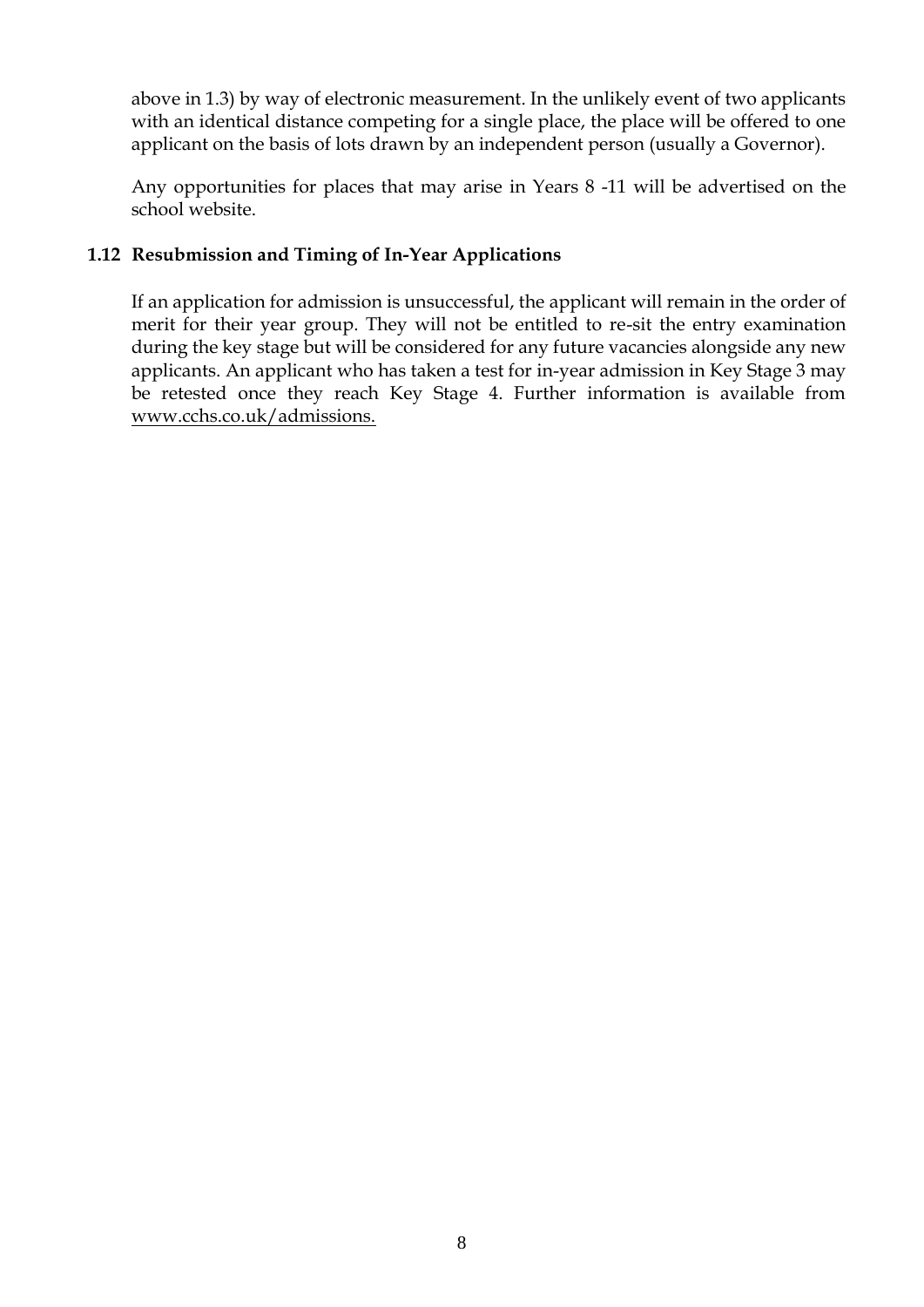#### **SIXTH FORM ADMISSIONS POLICY**

#### **Chelmsford County High School for Girls intends to admit 30 girls into Year 12 in addition to those progressing from Year 11 at CCHS.**

External applicants will be admitted provided they have met the minimum entry requirements and where the availability of places in subject courses, the availability of teaching staff, the suitability of group sizes and the pastoral capacity of the school permit. Applications will be refused where the School considers the size of teaching sets or tutor groups necessary would prejudice the efficient education of the group and where it is not financially or educationally desirable for the Governors to alter the balance of the School's staffing or to appoint additional staff.

The GCSE criteria below apply equally to internal students and to external applicants. However internal students will be offered places (provided they meet these criteria) before places are offered to external applicants.

Admission to the Sixth Form is based on GCSE/IGCSE grades attained in full courses. Students with non-standard qualifications<sup>\*</sup> will be assessed separately and the equivalency of other qualifications obtained will be taken into consideration.

#### **Sixth Form Admissions Criteria:**

#### **2.1 Minimum entry requirements**

The following are this School's minimum requirements for entry into the Sixth Form:

- All candidates are required to have reformed grade 6 or higher, or grade B or higher in GCSE/IGCSE English Language and Mathematics.
- All candidates must achieve an average of at least 6.625 over their best eight GCSE grades, including English Language and Mathematics. This average should be calculated (according to guidance issued by the DfE) by converting the grades for English Language, Mathematics and the six highest GCSE results as follows:

| Reformed GCSE Grading |       | Unreformed IGCSE Gradi |       |
|-----------------------|-------|------------------------|-------|
| Grade                 | Score | Grade                  | Score |
|                       |       | A*                     | 8.5   |
|                       |       | A                      |       |
|                       |       |                        | 5.5   |
|                       |       |                        |       |
|                       |       |                        |       |
|                       |       |                        |       |

| Reformed GCSE Grading |       | <b>Unreformed IGCSE Grading</b> |       |
|-----------------------|-------|---------------------------------|-------|
| Grade                 | Score | Grade                           | Score |
|                       |       | $A^*$                           | 8.5   |
|                       |       |                                 |       |
|                       |       |                                 | 5.5   |
|                       |       |                                 |       |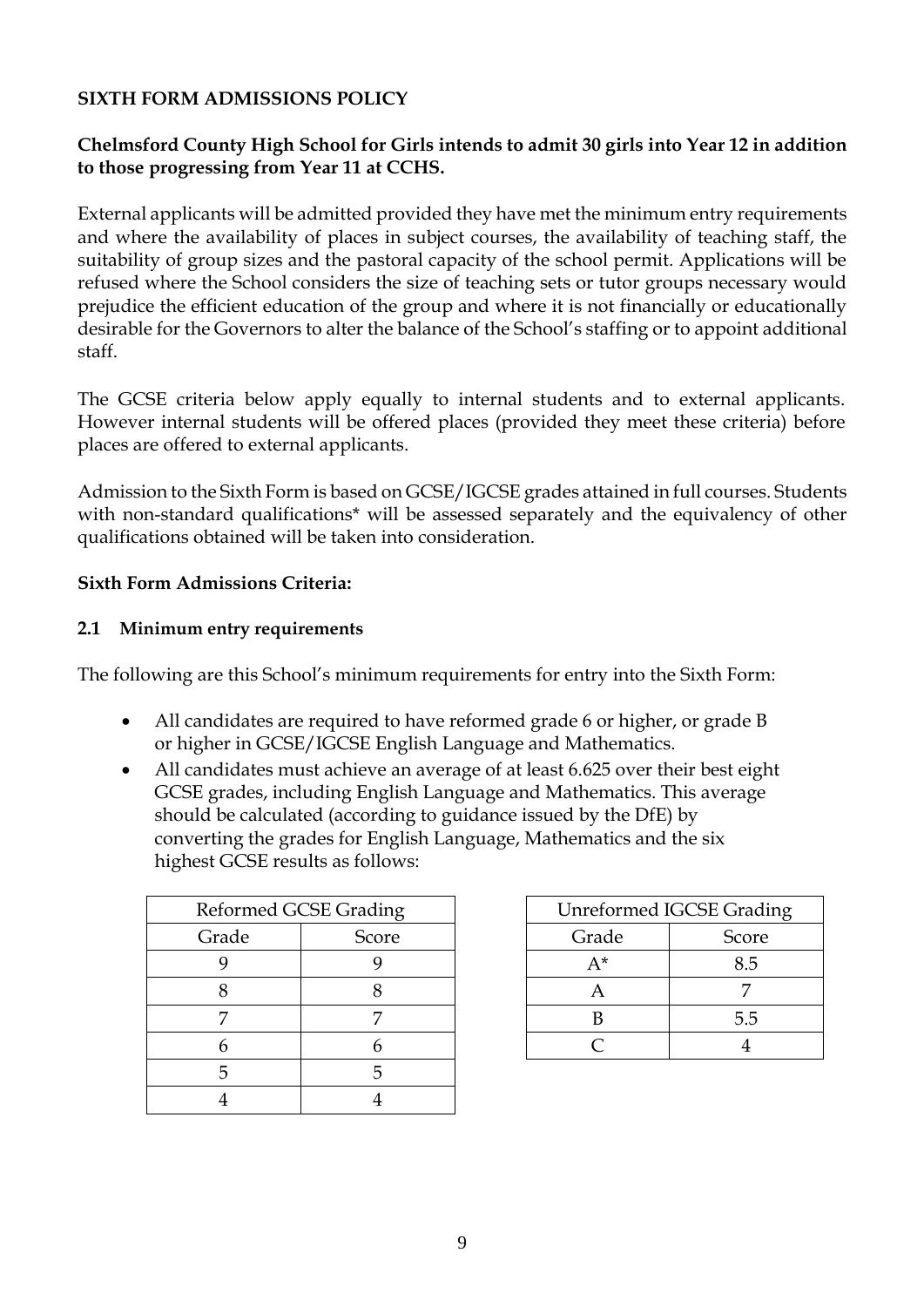- Short or half courses will not be considered in the above calculation.
- The only dual awards to be considered will be dual award Science and dual award Engineering.
- Dual awards will be counted as one GCSE and, where applicable, the grade used in the calculation will be the one scored in the higher paper. e.g. the additional science grade.
- Only two qualifications per subject will be accepted e.g. the grades for GCSE Mathematics and GCSE Statistics could be included in the average grade calculation but a third Maths result would not be included.
- In addition to the above entry requirements, students are, in general, expected to achieve reformed grade 7 or higher, or unreformed IGCSE equivalent, in the subjects they intend to study at A level. Requirements for individual subjects are shown in the A level Subjects Booklets.

#### **2.2 Over-subscription**

In the event of over-subscription when there are more external applicants who satisfy the entry requirements above than there are places available priority will be given in the following order:

- 1. Students who are Looked After or Previously Looked After Children who meet the admission criteria. (See definitions Appendix 1).
- *2.* Other students who meet the admission criteria.

Each individual applicant must meet the same admission criteria, and places will be offered in descending rank order of their average GCSE points score across their best eight GCSE/IGCSE qualifications as outlined above and given the availability of places in the teaching sets for each subject they wish to study. In the case of a tie, the results of GCSEs beyond the eighth subject will be taken into account, using the higher average point score of nine subjects, then ten subjects etc, until the tie is resolved.

#### **2.3 Further Requirements**

- The student must be under 17 years of age on 31<sup>st</sup> August of the calendar year of proposed admission.
- The student must be able to demonstrate to the School's satisfaction that she has a right to reside in the United Kingdom and is entitled to State Education. (See definitions Appendix 1)
- The student will not be admitted to the school until she has provided authentic, valid and bona fide documentation in support of her application, including documentation to confirm her GCSE results.
- The student will need to be a proficient English speaker to cope with the pace of the academic curriculum on offer at this school. With the exception of Modern Foreign language classes, lessons are taught in English so if a student's first language is not English, the School may require her to demonstrate the fluency, both orally and in writing, necessary for her to participate successfully in the Sixth Form.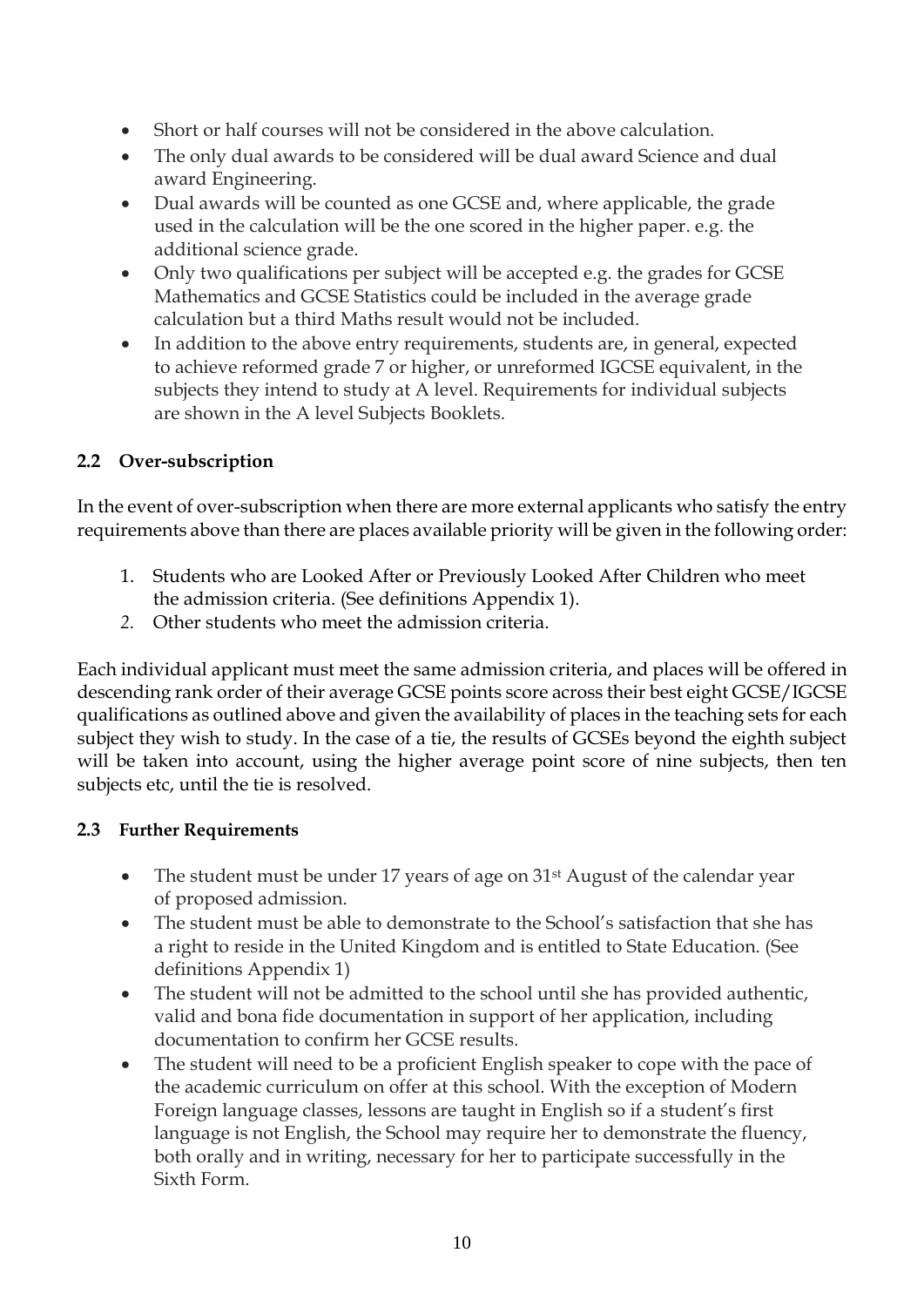#### **2.4 Admissions Process**

- External students will need to complete the Application Form, while internal students will be required to fill in an Options Form.
- Interviewing does not form part of our admissions process but we may invite students for an options discussion where necessary.
- The closing date for applications is Friday  $10<sup>th</sup>$  February 2023.
- All prospective Sixth Formers will be invited to participate in the Induction programme which takes place in June.
- Offers of places in the Sixth Form are made and confirmed when GCSE results are published; for equal consideration students must upload their results to the CCHS admissions website by 1200 BST on GCSE Results Day. If the school is able to offer them a place they will subsequently be contacted by telephone for a verbal offer to be made. They will need to confirm their place by email immediately after this conversation has taken place.

#### \* **Students with non-standard qualifications**

Where students applying to the Sixth Form do not have standard GCSE or IGCSE qualifications, applications are considered on an individual basis and students may be asked to sit specific tests in school. Student qualifications will be considered along with other information provided by the student's current school, in an attempt to make a fair assessment of the application. This process is entirely at the discretion of the Governing Body. Students may find it helpful to consult NARIC, (the National Agency responsible for providing information and expert opinion on academic qualifications from overseas), to obtain the necessary information.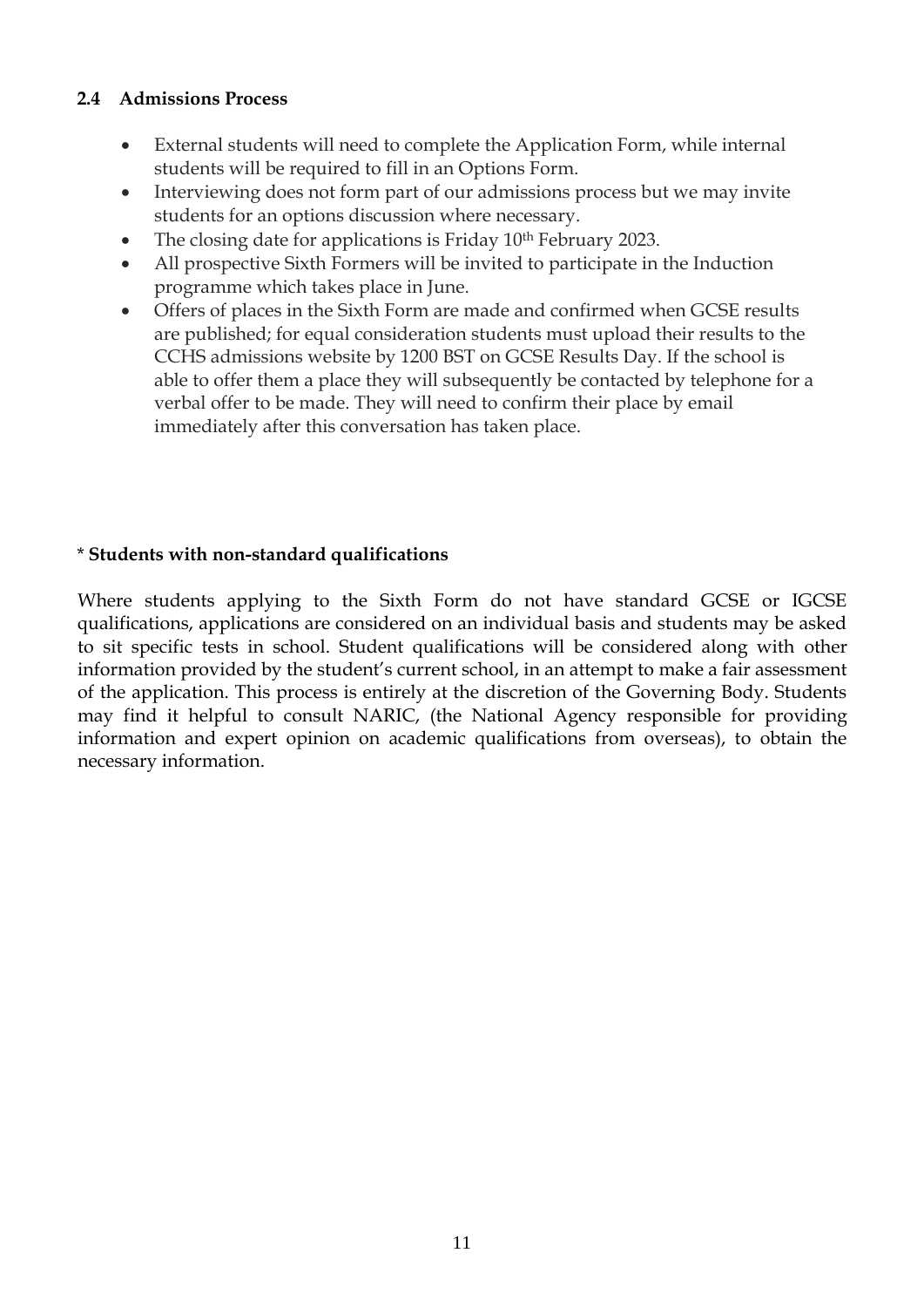### **Appendix 1 - Policy Definitions**

#### **1. Priority Area**

The priority area is the area with a 12.5 mile radius (measured in a straight line) of the School. All straight-line distances are calculated electronically by the Local Authority using data provided jointly by the Post Office and Ordnance Survey. The data is used to plot the co-ordinates of each individual property and school and provides address points between which straight line distance is measured. Distances are to three decimal places in the first instance.

#### **2. Right To Reside**

Children who hold full British Citizen passports (not British Dependent Territories or British Overseas passports), or have a passport endorsed to show a right of abode in the UK. An application for a school place will be accepted for such girls even though they may not be resident in the UK at the time of application.

#### **3. Looked After Child**

A 'Looked After Child' is a child who is (a) in the care of a local authority, or (b) being provided with accommodation by a local authority in the exercise of their social services functions (as defined in Section 22(1) of the Children Act 1989) at the time of making an application to a school. This includes children who appear (to the admission authority) to have been in state care outside of England.

#### **4. Previously Looked After Child**

A Previously Looked After Child' is a child who was looked after, but ceased to be so because she was adopted (or became subject to a child arrangement order or special guardianship order).

#### **5. Sibling**

A sibling is defined in these arrangements as a girl who lives as a sister in the same house including: natural sisters, half-sisters, adopted sisters, step-sisters and foster sisters. The sibling can be a current or former student of the School.

#### **6. Pupil Premium**

The pupil premium is additional funding for publicly funded schools in England. It is designed to help disadvantaged pupils of all abilities perform better, and close the gap between them and their peers.